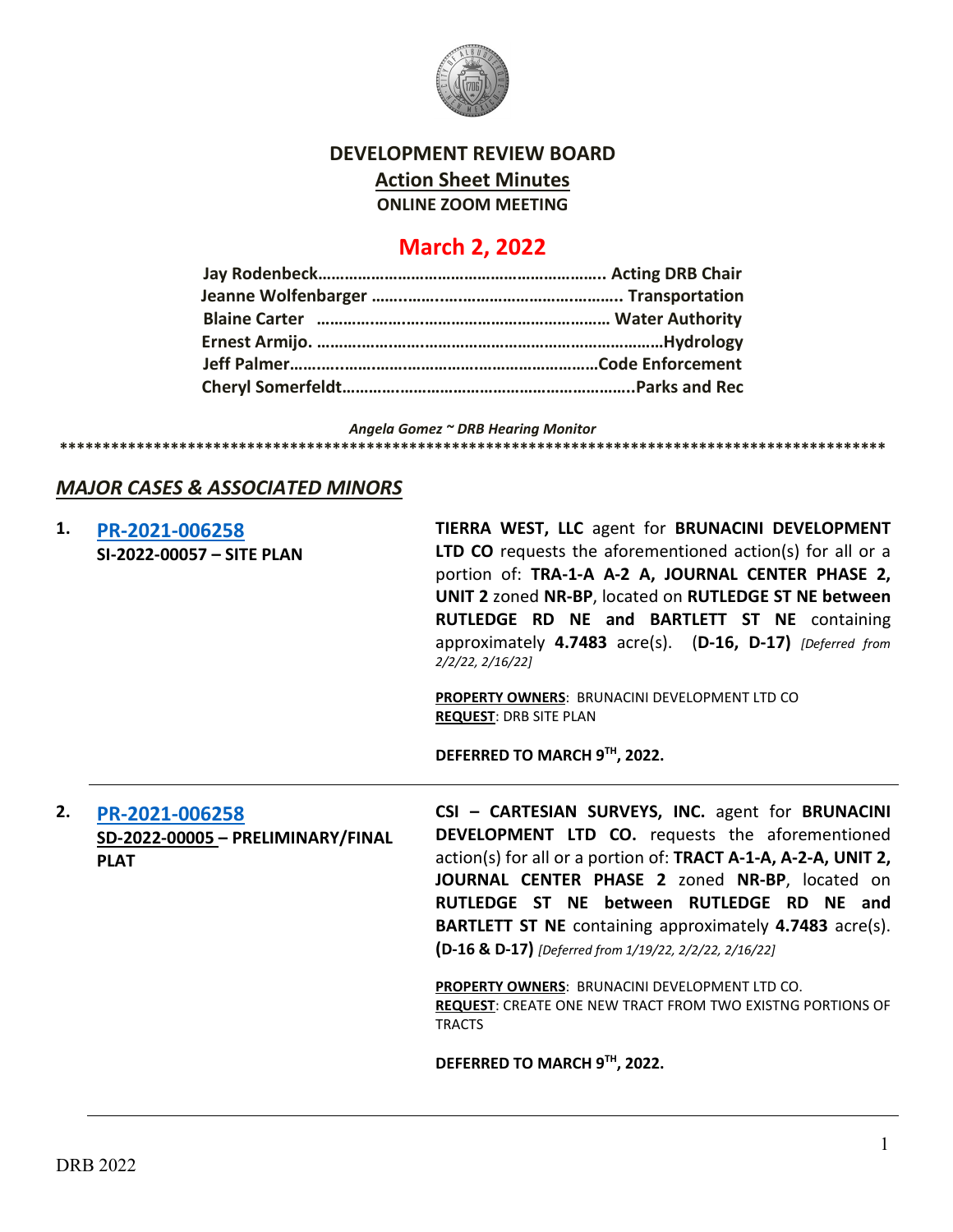| 3. | PR-2021-006336<br>SI-2021-02091 - SITE PLAN           | TIERRA WEST, LLC - VINCE CARRICA agent for DENNIS<br><b>ROMERO</b> requests the aforementioned action(s) for all or a<br>portion of: LOT 1, BLOCK 3 TOWN OF ATRISCO GRANT<br>zoned NR-BP, located on 10320 CENTRAL AVE SW between<br><b>CENTRAL AVE</b><br>and SUNSET<br><b>GARDENS</b><br>containing<br>approximately 4.0 $\arccos 0$ . (L-08) [Deferred from 1/5/22, 1/19/22,<br>1/26/22, 3/2/22<br><b>PROPERTY OWNERS: DENNIS ROMERO</b><br>REQUEST: DRB SITE PLAN FOR SELF STORAGE FACILITY<br>DEFERRED TO MARCH 9TH, 2022.                                                                            |
|----|-------------------------------------------------------|------------------------------------------------------------------------------------------------------------------------------------------------------------------------------------------------------------------------------------------------------------------------------------------------------------------------------------------------------------------------------------------------------------------------------------------------------------------------------------------------------------------------------------------------------------------------------------------------------------|
| 4. | PR-2022-006547<br>SI-2022-00216 - SITE PLAN           | <b>ROSE MIRANDA</b> requests the aforementioned action(s) for<br>all or a portion of: LOT 2A1, NORTHEAST PORTION OF<br>BLACK RANCH zoned MX-L, located at 10126 COORS BLVD<br>NW containing approximately 1.247 acre(s). (B-14)<br>PROPERTY OWNERS: SMITH DANIEL F & MELBA C TRUSTEES SMITH<br>TRUST & MARTHA MALASCHOCK ETAL<br>REQUEST: SITE PLAN REVIEW OF A PROPOSED 2,540 SQ. FT PANDA<br>EXPRESS RESTAURANT WITH DRIVE THRU<br>DEFERRED TO APRIL 6TH, 2022.                                                                                                                                          |
| 5. | PR-2019-003021<br>SI-2022-00308 - SITE PLAN AMENDMENT | STUDIO SOUTHWEST ARCHITECTS, INC. agent for UPTOWN<br><b>TOWER LLC</b> requests the aforementioned action(s) for all or<br>a portion of: 5-A-1, BLOCK C, LOUISIANA SUBDIVISION<br>zoned MX-H, located at 2440 LOUISIANA BLVD NE<br>between MENAUL BLVD NE and INDIAN SCHOOL RD NE<br>containing approximately 1.2137 acre(s). (H-19)<br><b>PROPERTY OWNERS: UPTOWN TOWER LLC &amp; ALLEN FAMILY INVEST</b><br><b>MENTS LLC &amp; ALLEN FAMILY INVESTMENTS 2</b><br><b>REQUEST: MAJOR AMENDMENT FOR SITE DEVELOPMENT PLAN FOR</b><br>ONE STORY 5,881 SQ FT OFFICE BUILDING<br>DEFERRED TO MARCH 30TH, 2022. |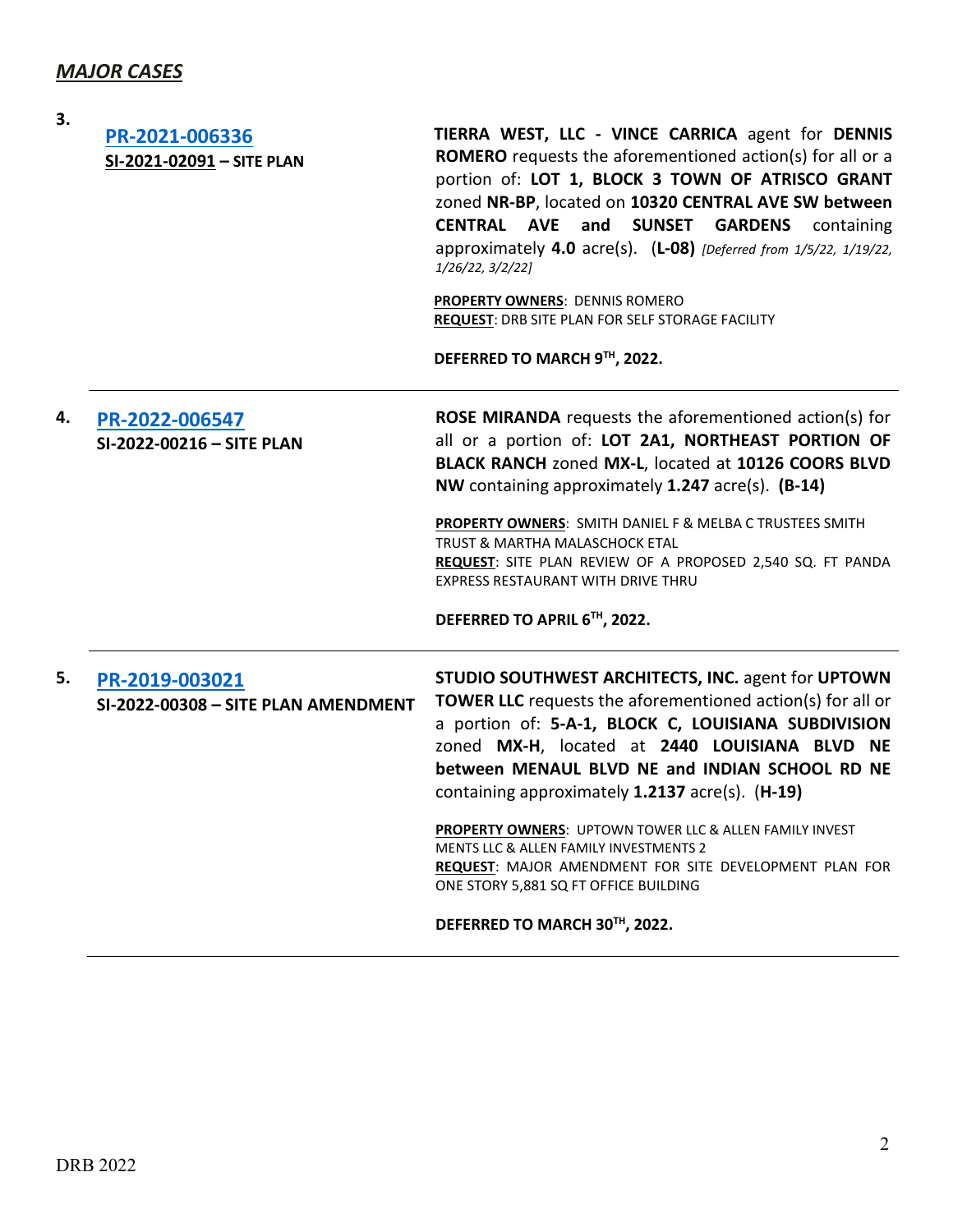### **6. [PR-2020-003688](http://data.cabq.gov/government/planning/DRB/PR-2020-003688/DRB%20Submittals/) SD-2021-00196 – PRELIMINARY PLAT**

**ISAACSON & ARFMAN INC. – FRED ARFMAN/IAN ANDERSON** agent for **GREATER ALBUQUERQUE HABITAT FOR HUMANITY – DOUG CHAMPLIN/BILL REILLY** requests the aforementioned action(s) for all or a portion of: **LOTS 42 THRU 55, DAVID-PEREA-COURSON SUBDIVISION** zoned **R-1B**, located at **62nd ST NW between CLOUDCROFT RD NW and COORS BLVD NW** containing approximately **2.13** acre(s). **(J-11)** *[Deferred from 11/3/21, 11/17/21, 12/1/21, 12/15/21, 1/12/22, 2/2/22]*

### **PROPERTY OWNERS**: GREATER ALBUQUERQUE HABITAT FOR HUMANITY, LONNIE YANES

**REQUEST**: NEW SINGLE-FAMILY RESIDENTIAL DEVELOPMENT. PLAT WILL REVISE CURRENT LOT LINES, DEDICATE NEW PUBLIC RIGHT OF WAY AND NEW EASEMENTS ASSOCIATED WITH THE DEVELOPMENT.

**DEFERRED TO APRIL 6TH, 2022.**

**7.**

### **[PR-2021-005573](http://data.cabq.gov/government/planning/DRB/PR-2021-005573/DRB%20Submittals/) IDO 2020 SI-2021-01482 – SITE PLAN**

**DEKKER/PERICH/SABATINI – WILL GLEASON** agent for **NETFLIX STUDIOS, LLC, KENNETH FALCON** requests the aforementioned action(s) for all or a portion of: **TRACTS 22- A, 22-B,22-C, 26, N, O, Q-1, Q-2, Q-3, OS-7, R, 17, A-1-A-6, MESA DEL SOL INNOVATION PARK I & II** zoned **PC**, located on **UNIVERSITY BLVD between EASTMAN CROSSING and MESA DEL SOL** containing approximately **162.784** acre(s). **(R-16)** *[Deferred from 9/29/21, 10/20/21, 11/3/21, 11/17/21, 12/1/21, 1/5/22, 1/26/22, 2/9/22, 2/16/22]*

**PROPERTY OWNERS**: CITY OF ALBUQUERQUE, MDS INVESTMENTS **REQUEST**: AN APPROXIMATELY 117.53 ACRE EXPANSION OF THE EXSITING ALBUQUERQUE STUDIOS CAMPUS INCLUDING A NEW PRODUCITON OFFICE, MILL BUILDING AND PRODUCTION SUPPORT SPACES.

**IN THE MATTER OF THE AFOREMENTIONED APPLICATION, BEING IN COMPLIANCE WITH ALL APPLICABLE REQUIREMENTS OF THE DPM AND THE IDO, THE DRB HAS** *APPROVED* **THE SITE PLAN. FINAL SIGN-OFF IS DELEGATED TO THE WATER AUTHORITY FOR SUBMITTAL OF REVISED ENTRANCE DETAIL AT THE WATER AUTHORITY ACCESS EASEMENT TO EXISTING MESA DEL SOL RESERVOIR AND FOR SUBMITTAL OF REVISED UTILITY PLAN, PAPER EASEMENTS, AND OTHER DOCUMENTS AND/OR AGREEMENTS AS NECESSARY TO ENSURE COMPLIANCE WITH WATER AUTHORITY REQUIREMENT FOR SEPARATE SERVICES ON SEPARATE PLATTED PARCELS, AND TO PLANNING FOR STOP BAR TO BE ADDED TO STOP SIGN AND CROSSWALK, AND FOR FINAL SIGN-OFF OF THE RECORDED FINAL PLAT PRIOR TO FINAL SIGN-OFF.**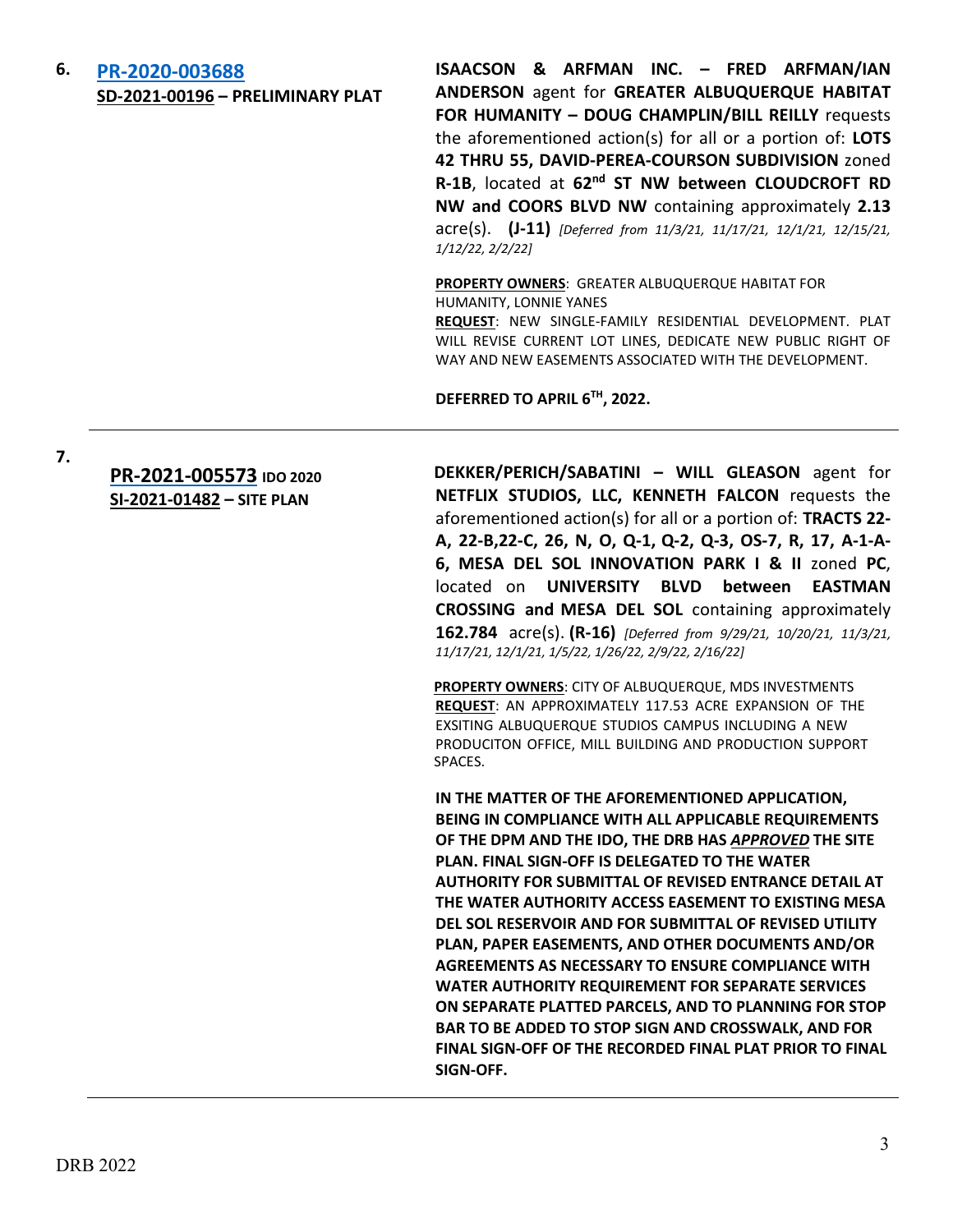| 8. |                                         |
|----|-----------------------------------------|
|    | PR-2021-005573 IDO 2020                 |
|    | SD-2021-00171 - PRELIMINARY PLAT        |
|    | SD-2021-00172 - VACATION OF PUBLIC      |
|    | <b>EASEMENT-22' Public Pedestrian</b>   |
|    | <b>Access</b>                           |
|    | SD-2021-00174 - VACATION OF PUBLIC      |
|    | <b>EASEMENT-10' PUE</b>                 |
|    | SD-2021-00175 - VACATION OF PUBLIC      |
|    | <b>EASEMENT-30' Public Waterline</b>    |
|    | <b>SD-2021-00176 - VACATION OF</b>      |
|    | <b>PUBLICEASEMENT-40' PNM</b>           |
|    | <b>SD-2021-00177 - VACATION OF</b>      |
|    | <b>PUBLICEASEMENT-Pedestrian</b>        |
|    | access and Drainage                     |
|    | <b>SD-2021-00178 - VACATION OF</b>      |
|    | <b>PRIVATE EASEMENT-Private</b>         |
|    | Drainage                                |
|    | <b>SD-2021-00179 - VACATION OF</b>      |
|    | <b>PUBLICEASEMENT-Public</b>            |
|    | <b>Waterline studio</b>                 |
|    | <b>SD-2021-00180 - VACATION OF</b>      |
|    | <b>PRIVATE EASEMENT-Private access-</b> |
|    | <b>ABCWUA</b>                           |
|    | <b>SD-2021-00181 - VACATION OF</b>      |
|    | <b>PRIVATE -EASEMENT- Private</b>       |
|    | access-ABCWUA                           |

**BOHANNAN HUSTON INC.** agent for **NETFLIX STUDIOS, LLC, KENNETH FALCON** requests the aforementioned action(s) for all or a portion of: **TRACTS 22-A,22-B,22-C, 26, N, O, Q-1, Q-2, Q-3, OS-7, R, 17, A-1-A-6, MESA DEL SOL INNOVATION PARK I & II** zoned **PC**, located on **5650 UNIVERSITY BLVD SE** containing approximately **162.78** acre(s). **(R-16)** *[Deferred from 9/29/21, 10/20/21, 11/3/21, 11/17/21, 12/1/21, 1/5/22, 1/26/22, 2/2/22, 2/9/22, 2/16/22]*

**PROPERTY OWNERS**: CITY OF ALBUQUERQUE, MDS INV. **REQUEST**: PRELIMINARY PLAT, VACATIONS OF PRIVATE EASEMENT,VACATIONS OF PUBLIC EASEMENT

**THE APPLICANT HAS WITHDRAWN THE VACATIONS FOR: SD-2021-00180 - VACATION OF PRIVATE EASEMENT FOR PRIVATE ACCESS-ABCWUA, AND SD-2021-00181** - **VACATION OF PRIVATE EASEMENT FOR PRIVATE ACCESS-ABCWUA.**

**IN THE MATTER OF THE AFOREMENTIONED APPLICATION, BEING IN COMPLIANCE WITH ALL APPLICABLE REQUIREMENTS OF THE DPM AND THE IDO AND WITH THE SIGNING OF THE INFRASTRUCTURE LIST ON MARCH 2, 2022, THE DRB HAS**  *APPROVED* **PRELIMINARY PLAT AND REMAINING VACATION ACTIONS AS LISTED.**

**9.**

**[PR-2021-005628](http://data.cabq.gov/government/planning/DRB/PR-2021-005628/DRB%20Submittals/) IDO 2020 SD-2021-00214 – PRELIMINARY PLAT** **BOHANNAN HUSTON INC.** agent for **MDS INVESTMENTS, LLC** requests the aforementioned action(s) for all or a portion of: **TRACT A-1-A-1-A, MESA DEL SOL INNOVATION PARK** zoned **PC**, located on **UNIVERSITY BLVD SE between STRYKER RD and UNIVERSITY BLVD** containing approximately **1598.6338** acre(s). **(R-14, S-14-17, T-15- 17)** *[Deferred from 11/17/21, 12/8/21, 12/15/21, 1/5/22, 1/12/22, 2/2/22, 2/9/22]*

**PROPERTY OWNERS**: MDS INVESTMENTS, LLC **REQUEST**: PRELIMINARY PLAT AND BULK LAND PLAT FOR FUTURE TRACT N AND THE RE-PLAT OF TRACT A-1-A1-A TO DEDICATE RIGHT OF WAY FOR MESA DEL SOL TOWN CENTER.

**DEFERRED TO MARCH 9TH, 2022.**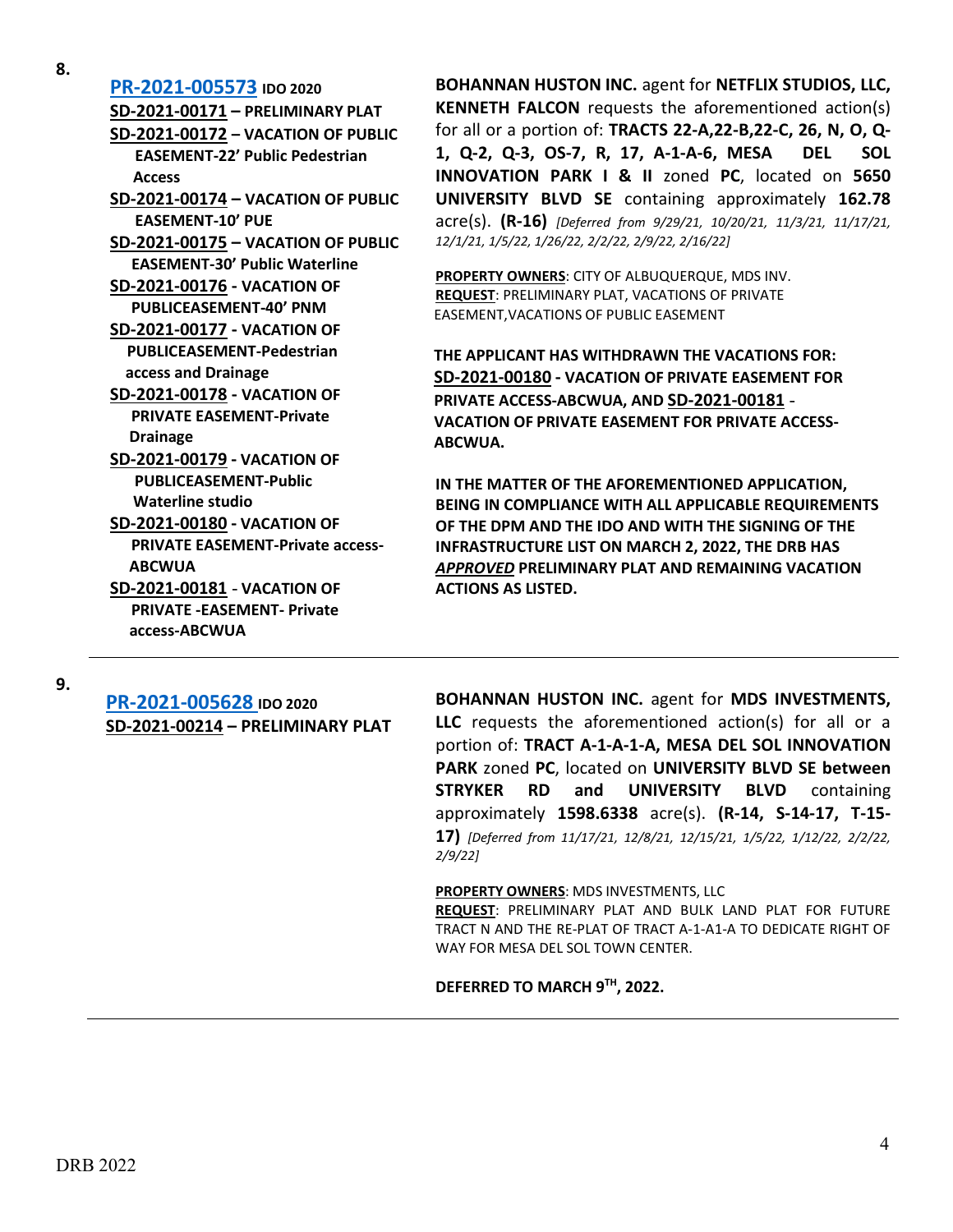**[PR-2020-004138](http://data.cabq.gov/government/planning/DRB/PR-2020-004138/DRB%20Submittals/) IDO 2019 SD-2021-00151 – PRELIMINARY PLAT Sketch plat 3-10-2021**

**HUITT-ZOLLARS INC. – SCOTT EDDINGS** agent for **QUESTA DEL ORO, LLC – TIM MCNANEY** requests the aforementioned action(s) for all or a portion of: **TRACT 3 & A-1-A-4, MESA DEL SOL INNOVATION PARK** zoned **PC**, located between **SAGAN LOOP and DE KOONING LOOP** containing approximately **22.0366** acre(s). **(R-15)** *{Deferred from 8/11/21, 9/15/21, 9/29/21, 10/20/21, 11/3/21, 11/17/21, 12/15/21, 1/5/22, 1/26/22, 2/9/22]*

**PROPERTY OWNERS**: QUESTA DEL ORO LLC / MDS INVESTMENTS **REQUEST**: SINGLE FAMILY RESIDENTIAL SUBDIVISION ON TRACT A-1-A-3. TRACT A-1-A-4 SPLIT FOR EXTENSION OF DEIKENBORN DRIVE

**DEFERRED TO MARCH 16TH, 2022.**

# **11. [PR-2018-001398](http://data.cabq.gov/government/planning/DRB/PR-2018-001398/DRB%20Submittals/)**

**SD-2021-00242 – PRELIMINARY PLAT VA-2021-00447– SIDEWALK WAIVER SD-2021-01966 – EPC FINAL SITE PLAN SIGN OFF**

**JAG PLANNING & ZONING/JUANITA GARCIA** agent for **DARRYL CHITWOOD – ECO GREEN BUILDING** requests the aforementioned action(s) for all or a portion of: **TRACT B, LANDS OF ELLA G. ROSSITER** zoned **PD**, located on **704 GRIEGOS RD NW between 7TH ST NW and 9th ST NW** containing approximately **0.75** acre(s). (**F-14)** *[Deferred from 12/15/12, 1/5/22, 1/26/22, 2/16/22]*

**PROPERTY OWNERS**: DARRYL CHITWOOD **REQUEST**: PRELIMINARY PLAT, SIDEWALK WAIVER

**DEFERRED TO MARCH 16TH, 2022.**

### *MINOR CASES*

**12. [PR-2019-003092](http://data.cabq.gov/government/planning/DRB/PR-2019-003092/DRB%20Submittals/) SD-2022-00009 – PRELIMINARY/FINAL PLAT**

**TIERRA WEST, LLC** agent for **SWCW LLC** requests the aforementioned action(s) for all or a portion of: **LOT 9-A REPLAT OF LOTS 9 & 10, BLOCK 32, RIDGECREST ADDITION**  zoned **MX-M**, located at **1425 SAN MATEO BLVD between SAN MATEO BLVD and GIBSON BLVD** containing approximately**.28** acre(s). **(L-17)** *[Deferred from 2/2/22, 2/16/22]*

**PROPERTY OWNERS**: SWCW LLC **REQUEST**: MINOR PRELIMINARY/FINAL PLAT REVIEW

**DEFERRED TO MARCH 9TH, 2022.**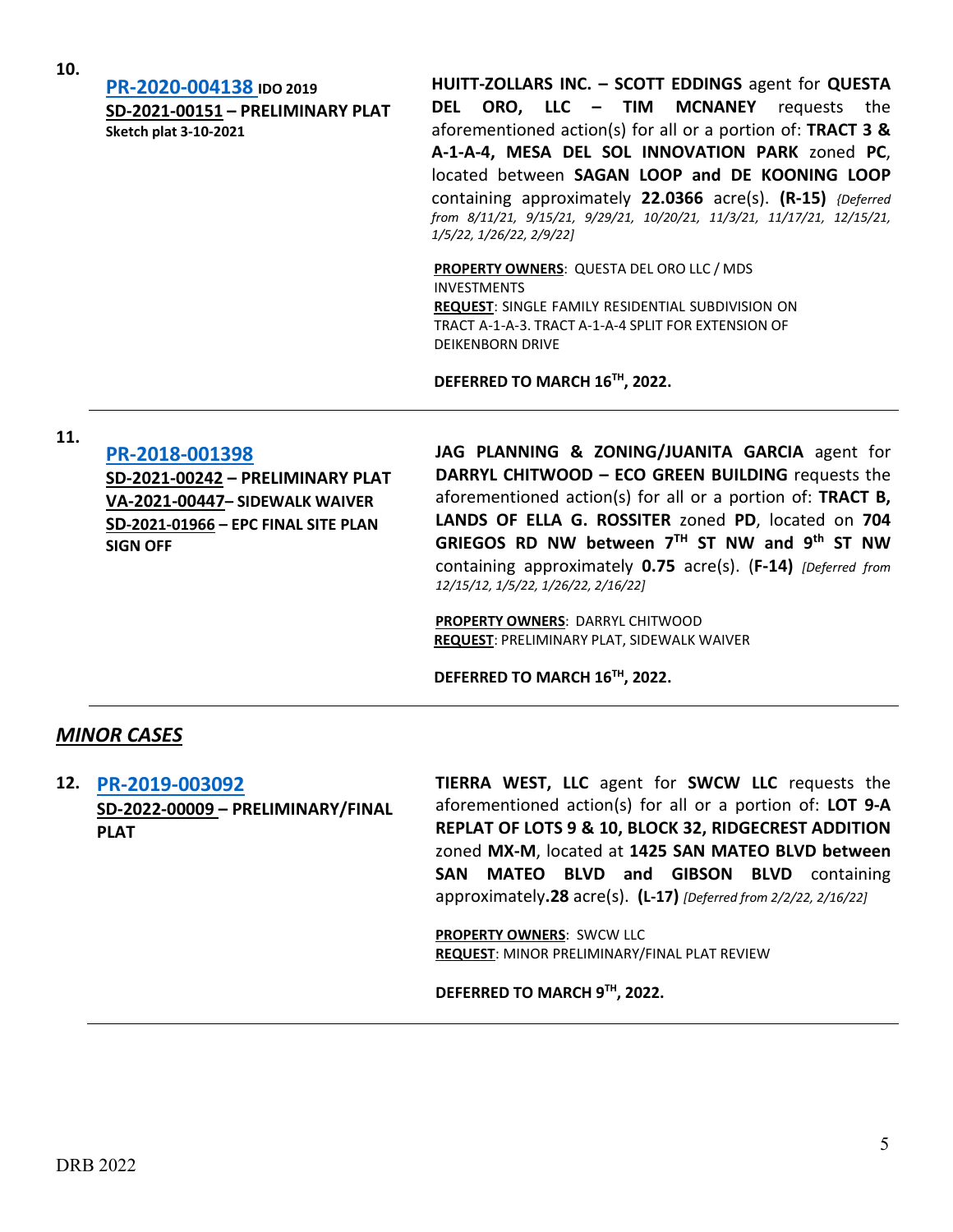| 13. | PR-2022-0006630<br>SD-2022-00024 - VACATION OF PUBLIC<br><b>EASEMENT</b><br>SD-2022-00025 - PRELIMINARY/FINAL<br><b>PLAT</b> | <b>ALDRICH LAND SURVEYING agent for CARMEN SANDOVAL</b><br>requests the aforementioned action(s) for all or a portion<br>of: LOT 17, OXBOW VILLAGE zoned R-1D, located at 3809<br>OXBOW VILLAGE LN NW containing approximately 0.2240<br>$\arccos(5)$ . (G-11)                                                                                                                                                                                                                                    |
|-----|------------------------------------------------------------------------------------------------------------------------------|---------------------------------------------------------------------------------------------------------------------------------------------------------------------------------------------------------------------------------------------------------------------------------------------------------------------------------------------------------------------------------------------------------------------------------------------------------------------------------------------------|
|     |                                                                                                                              | PROPERTY OWNERS: SANDOVAL CARMEN<br>REQUEST: VACATE PORTION OF REMAINING ABCWUA PUBLIC<br>SANITARY SEWER AND WATERLINE EASEMENT                                                                                                                                                                                                                                                                                                                                                                   |
|     |                                                                                                                              | DEFERRED TO MARCH 16TH, 2022.                                                                                                                                                                                                                                                                                                                                                                                                                                                                     |
| 14. | PR-2020-004215<br>SD-2022-00028 - PRELIMINARY/FINAL<br><b>PLAT</b>                                                           | WAYJOHN SURVEYING INC. agent for ALBUQUERQUE-<br><b>FIVE</b><br><b>LLC</b><br><b>MONTGOMERY</b><br><b>TAKE</b><br>requests<br>the<br>aforementioned action(s) for all or a portion of: LOT C<br>BLOCK 7, BOYD'S ADDITION zoned MX-L, located at 6201<br><b>MONTGOMERY between SAN PEDRO DR NE and ROBERTA</b><br>PL NE containing approximately 0.5144 acre(s). (F-18)<br>PROPERTY OWNERS: ETHRIDGE PROPERTIES LLC<br>REQUEST: CREATE 2 LOTS FROM 1 EXISTING LOT<br>DEFERRED TO MARCH 16TH, 2022. |
| 15. | PR-2021-006130<br>SD-2022-00029 - PRELIMINARY/FINAL<br><b>PLAT</b>                                                           | WAYJOHN SURVEYING INC. agent for FOX PLAZA LLC<br>requests the aforementioned action(s) for all or a portion<br>of: 4-B & 4-D, TIJERAS PLACE IMPROVEMENT CO. zoned<br>MX-M, located at 201 SAN PEDRO SE between ZUNI RD SE<br>and CENTRAL AVE SE containing approximately 4.8618<br>$\arccos(5)$ . (K-18)<br>PROPERTY OWNERS: FOX PLAZA PARTNERS C/O JAMES A PETERSON<br>REQUEST: CREATE 1 LOT FROM 2 EXISTING LOTS                                                                               |
|     |                                                                                                                              | DEFERRED TO MARCH 16TH, 2022.                                                                                                                                                                                                                                                                                                                                                                                                                                                                     |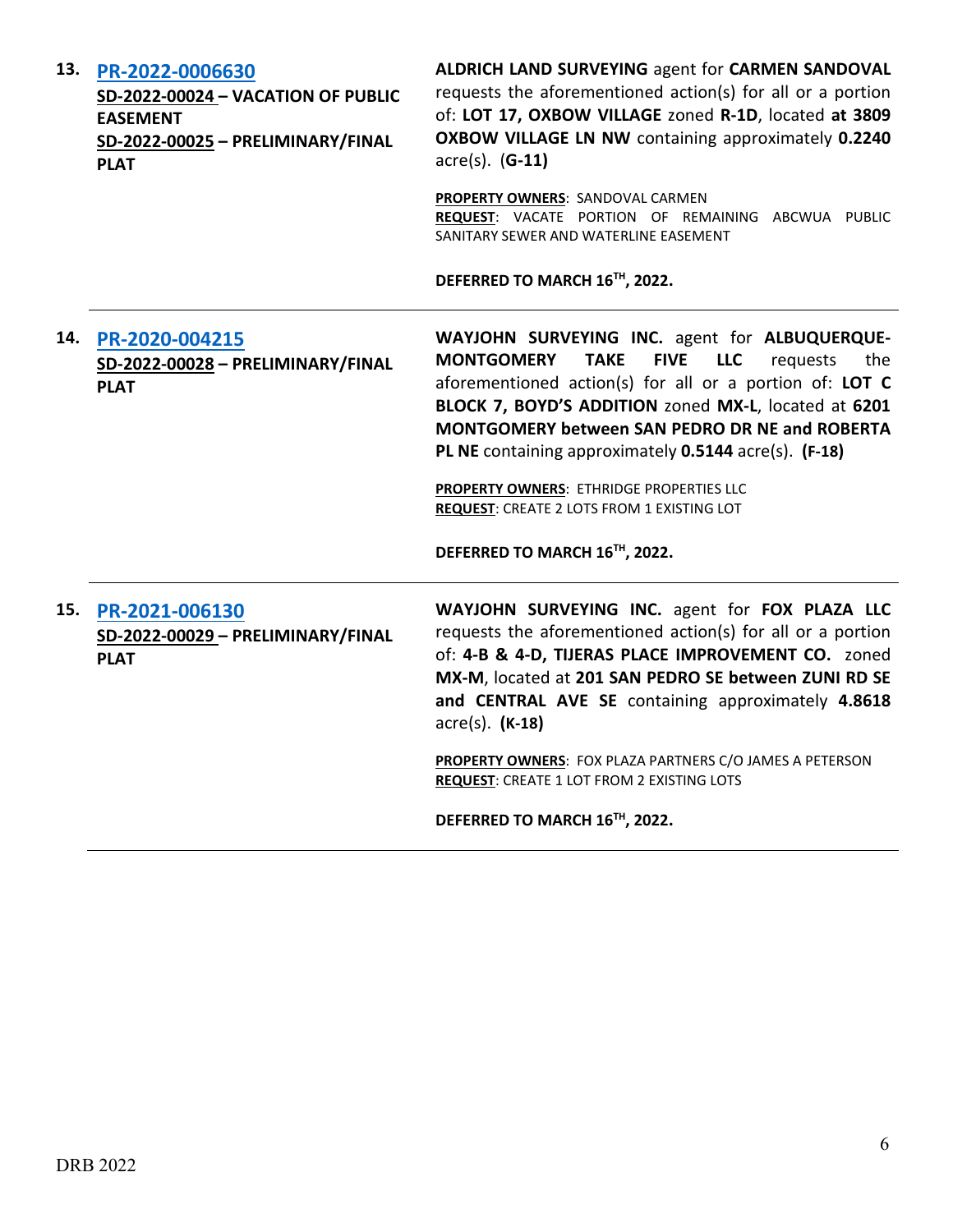| 16. | PR-2021-005009 IDO 2019<br>SD-2021-00091-<br>PRELIMINARY/FINALPLAT                                    | WAYJOHN SURVEYING INC. agent(s) for BLAKES LOTA<br><b>BURGER LLC</b> request(s) the aforementioned action(s) for all<br>or a portion of PARCELS 6 THRU 10, ATRISCO BUSINESS<br>PARK zoned MX-M, located at NE Corner of COORS BLVD<br>and FORTUNA ROAD, containing approximately 1.3523<br>$\text{acre}(s)$ . (J-10) [Deferred from 5/19/21, 7/14/21, 8/4/21, 8/18/21,<br>10/20/21, 12/1/21, 1/5/22. 2/2/22, 2/16/22]<br><b>PROPERTY OWNERS: BLAKE'S LOTABURGER</b><br><b>REQUEST: COMBINE 5 LOTS INTO ONE LOT</b><br>DEFERRED TO MARCH 16TH, 2022.                                                                                                                                           |
|-----|-------------------------------------------------------------------------------------------------------|-----------------------------------------------------------------------------------------------------------------------------------------------------------------------------------------------------------------------------------------------------------------------------------------------------------------------------------------------------------------------------------------------------------------------------------------------------------------------------------------------------------------------------------------------------------------------------------------------------------------------------------------------------------------------------------------------|
| 17. | PR-2021-005864<br>SD-2022-00031- AMENDMENT TO<br><b>INFRASTRUCTURE LIST</b>                           | WOOTEN ENGINEERING agent for RED SKY HOLDINGS<br>requests the aforementioned action(s) for all or a portion<br>of: LOT 12 UNIT 5, AVALON SUBDIVISION zoned NR-BP,<br>located on the EAST SIDE OF 98TH ST between VOLCANO<br>RD NW and BLUEWATER RD NW containing approximately<br>11.0954 $\text{acre}(s)$ . (K-09)<br>PROPERTY OWNERS: MAJEC LLC C/O BUENO FOODS INC ATTN: KEN<br><b>GENCO</b><br><b>MINOR</b><br>APPROVED<br><b>REQUEST:</b><br><b>CHANGE</b><br>TO<br><b>PREVIOUSLY</b><br>INFRASTRUCTURE LIST AS REQUIRED BY NMDOT<br>IN THE MATTER OF THE AFOREMENTIONED APPLICATION,<br>BEING IN COMPLIANCE WITH ALL APPLICABLE REQUIREMENTS<br>OF THE DPM AND THE IDO THE AMENDMENT TO |
|     |                                                                                                       | <b>INFRASTRUCTURE LIST IS APPROVED.</b>                                                                                                                                                                                                                                                                                                                                                                                                                                                                                                                                                                                                                                                       |
| 18. | PR-2021-006216<br>SD-2022-00023 - PRELIMINARY/FINAL<br><b>PLAT</b><br>VA-2022-00040 - SIDEWALK WAIVER | ARCH + PLAN LAND USE CONSULTANTS LLC agent for JOHN<br><b>SHAVER/PINON</b><br><b>CREEK</b><br><b>TOWNHOME</b><br><b>ASSOCIATION</b><br>requests the aforementioned action(s) for all or a portion<br>of: LOTS 6 & 74, PINON CREEK zoned R-T, located at 435<br>PINON CREEK SE between FOUR HILLS RD and SERENITY<br>CT containing approximately 0.635 acre(s). (L-23)                                                                                                                                                                                                                                                                                                                         |
|     |                                                                                                       | <b>PROPERTY OWNERS: SHAVER JOHN W</b><br>REQUEST: LOT LINE ADJUSTMENT TO ELIMINATE ENCROACHMENT                                                                                                                                                                                                                                                                                                                                                                                                                                                                                                                                                                                               |
|     |                                                                                                       | IN THE MATTER OF THE AFOREMENTIONED APPLICATION,<br>BEING IN COMPLIANCE WITH ALL APPLICABLE REQUIREMENTS<br>OF THE DPM AND THE IDO, THE DRB HAS APPROVED THE<br>PRELIMINARY/ FINAL PLAT AND THE SIDEWALK WAIVER. FINAL<br>SIGN OFF IS DELEGATED TO PLANNING FOR THE APPLICATION<br>NUMBER TO BE ADDED TO THE PLAT, FOR THE AGIS DXF FILE<br>AND FOR A NOTE INDICATING SIDEWALK WAIVER TO BE ADDED<br>TO THE PLAT PRIOR TO FINAL SIGN-OFF.                                                                                                                                                                                                                                                     |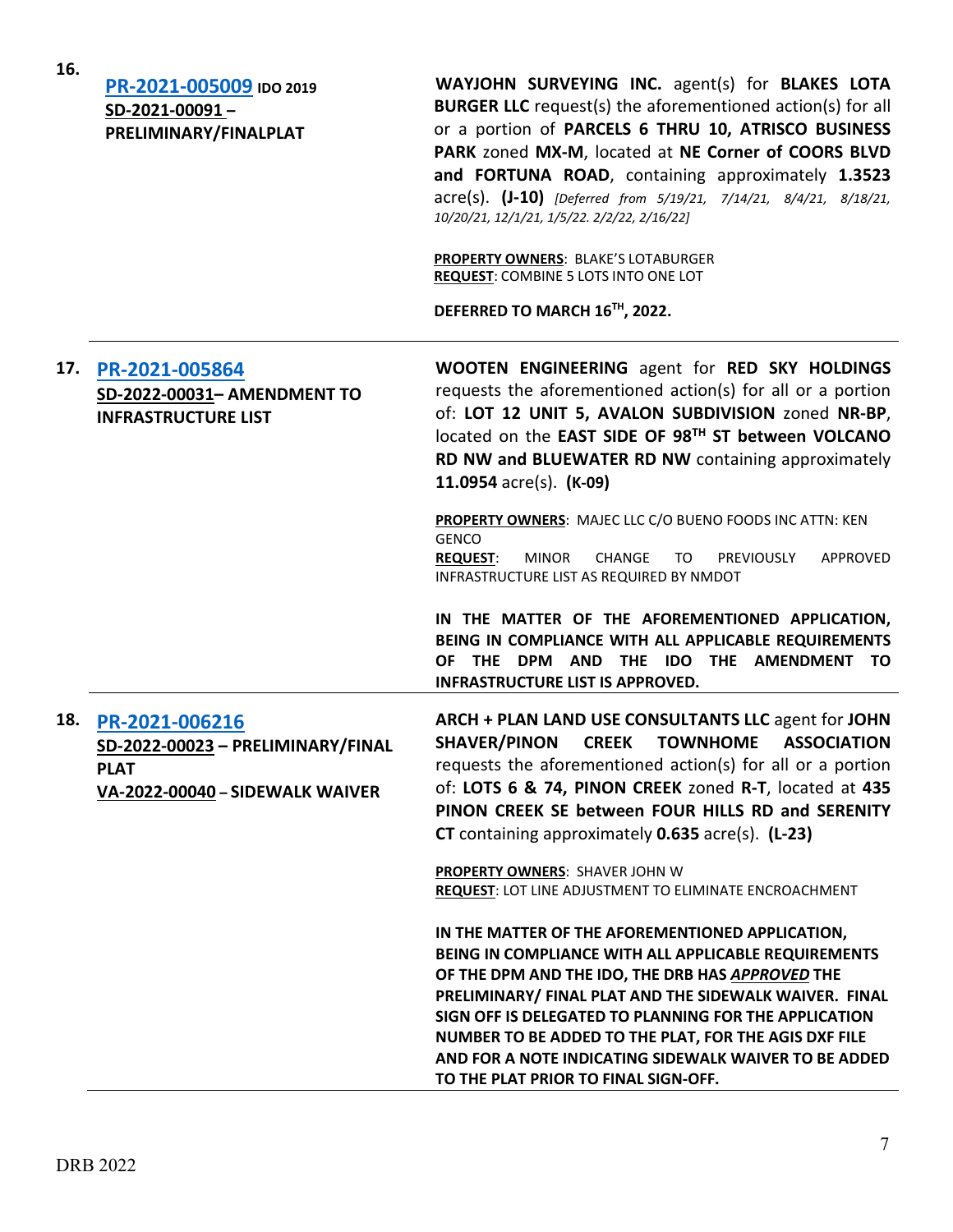# *SKETCH PLATS*

| 19. | PR-2022-006627<br>PS-2022-00027- SKETCH PLAT  | ARCH + PLAN LAND USE CONSULTANTS LLC agent for<br><b>GENERAL ELECTRIC CO.</b> requests the aforementioned<br>action(s) for all or a portion of: LOTS 17 THRU 21 & TRACTS<br>64-A-1-B & 64-A-1-A-4 zoned NR-LM, located at 335<br>WOODWARD RD SE between DESCANSO RD SE and<br>WOODWARD RD SE containing approximately 15.40<br>acre(s). (M-14)                                                                                                                                    |
|-----|-----------------------------------------------|-----------------------------------------------------------------------------------------------------------------------------------------------------------------------------------------------------------------------------------------------------------------------------------------------------------------------------------------------------------------------------------------------------------------------------------------------------------------------------------|
|     |                                               | PROPERTY OWNERS: GENERAL ELECTRIC CO C/O EPROPERTY TAX-<br><b>DEPT 201</b><br><b>REQUEST:</b> CREATE 4 LOTS FROM ONE EXITING LOT, GRANT ACCESS AND<br>UTILITY EASEMENT                                                                                                                                                                                                                                                                                                            |
|     |                                               | THE SKETCH PLAT WAS REVIEWED AND COMMENTS PROVIDED.                                                                                                                                                                                                                                                                                                                                                                                                                               |
| 20. | PR-2019-002981<br>PS-2022-00025 - SKETCH PLAT | <b>PROPERTIES,</b><br><b>BLACKPOINT</b><br><b>LLC</b><br>the<br>requests<br>aforementioned action(s) for all or a portion of: TRACT B<br>LOTS 258 THRU 284, BLOCK 23 AND 310 THRU 340 BLOCK<br>28, PERFECTO ARMIJO AND BROTHER ADDITION zoned<br>MX-M, located at 605 LOMAS BLVD NW between 7TH ST<br>NW and 6 <sup>TH</sup> ST NW containing approximately 1.6276<br>$\arccos(5)$ . $(J-14)$<br><b>PROPERTY OWNERS: OSO GRANDE TECHNOLOGIES INC ATTN: DENNIS</b><br><b>JONTZ</b> |
|     |                                               | PROPOSED DEMOLITION OF EXISTING BANK AND<br><b>REQUEST:</b><br>REDEVELOPMENT WITH CAR WASH AND CAFÉ DRIVE THRU<br>THE SKETCH PLAT WAS REVIEWED AND COMMENTS PROVIDED.                                                                                                                                                                                                                                                                                                             |
| 21. | PR-2020-004370<br>PS-2022-00021 - SKETCH PLAT | TIM BORROR requests the aforementioned action(s) for all<br>or a portion of: 16-A-P2 & 17-A-P2 BLOCK 29 UNIT 2, COAL<br>SUBDIVISION zoned RM-L, located at 619 & 623 14TH ST SW<br>containing approximately 0.1264 acre(s). (K-13)<br><b>PROPERTY OWNERS: UR 14 COAL LLC</b>                                                                                                                                                                                                      |
|     |                                               | REQUEST: LOT LINE ELIMINATION BETWEEN TWO ADJACENT LOTS TO<br><b>BUILD TOWNHOMES</b>                                                                                                                                                                                                                                                                                                                                                                                              |
|     |                                               | SKETCH PLAT COMMENTS WERE PROVIDED TO THE APPLICANT.                                                                                                                                                                                                                                                                                                                                                                                                                              |